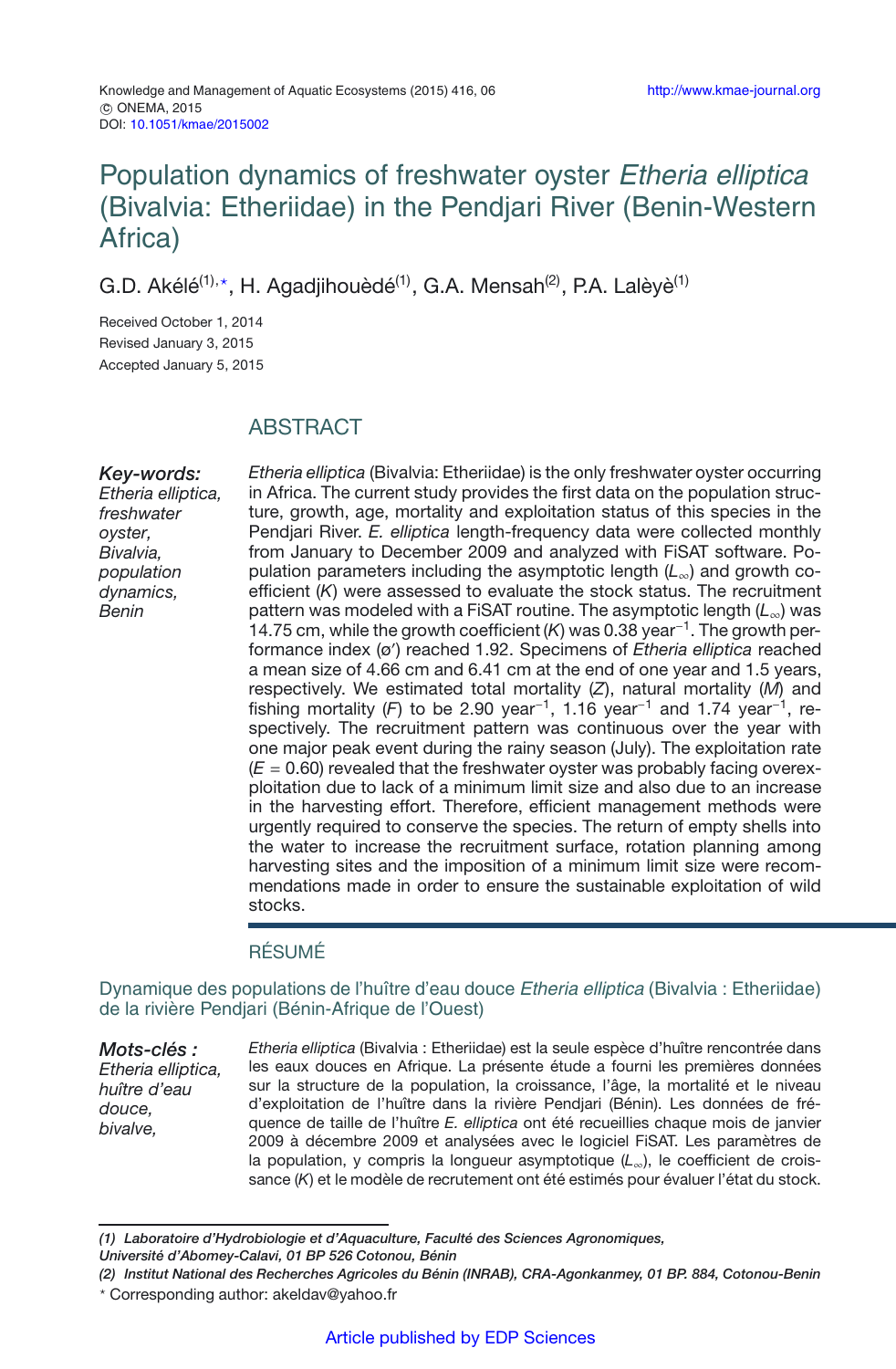*dynamique des populations, Bénin*

La longueur asymptotique (*L*∞) était de 14,75 cm et le cœfficient de croissance (*K*) atteignait 0,38 an−1. L'indice de performance de croissance (ø ) s'élevait à 1,92. L'huître atteignait la taille de 4,66 cm et de 6,41 cm à la fin d'une année et de 1,5 années, respectivement. La mortalité totale (*Z*), la mortalité naturelle (*M*) et la mortalité par pêche (*F*) ont été estimées à 2,90 an−1, 1,16 an−<sup>1</sup> et 1,74 an−1, respectivement. Le recrutement était continu au cours de l'année avec un pic majeur pendant la saison des pluies (en juillet). Le taux d'exploitation (*E* = 0*,*60) a révélé que l'huître était probablement confrontée à la surexploitation due à l'absence d'une taille limite minimale d'exploitation et de l'augmentation de l'effort de pêche. Les stratégies de gestion, y compris le dépôt des coquilles vides dans la rivière pour augmenter le recrutement naturel, la planification de la rotation entre les sites de récolte et l'observation d'une taille minimale ont été recommandées pour l'exploitation durable des stocks sauvages.

## INTRODUCTION

Bivalves, notably, clams and oysters, are harvested in many African fisheries for food and income (Mavuti *et al*., [2005](#page-13-0); Adjei-Boateng and Wilson, 2012). In West Africa, freshwater bivalves play an important role as they represent a source of cheap protein and provide employment to riverine communities. Moreover, empty shells are used as a source of calcium in poultry feed and in lime manufacturing (Ampofo-yeboah, 2000; Adjei-Boateng and Wilson, 2012). This region is facing an exponential demographic pressure with limited resources, which is threatening bivalve natural stocks (Heck *et al.*, [2007](#page-13-1)). Therefore, assessment of the exploitation level of exploited stocks is of great importance to implement relevant management strategies of bivalve mollusks. In Ghana, Adjei-Boateng and Wilson (2012) investigated the population dynamics of the freshwater clam *Galatea paradoxa* in the Volta River and noted the overexploitation of bivalve stocks. Therefore, urgent strategies are required for stock management, such as imposing a minimum landing size on fishermen (Adjei-Boateng and Wilson, 2012). Previously, Moses [\(1990](#page-13-2)) reported overexploitation of the freshwater clam *G. paradoxa* in Cross River in Nigeria with an exploitation ratio (*E* = 0.60) higher than the optimum value ( $E = 0.5$ ) according to Gulland [\(1971\)](#page-13-3). Overfishing was mainly due to juvenile exploitation. Surprisingly, while many studies have investigated the exploitation status of the freshwater clam, there has been no research work focusing on the harvesting status of the freshwater oyster, despite a wide collection in many fisheries across Africa (Van Damme, [2011\)](#page-14-0).

The freshwater oyster *Etheria elliptica* (Lamarck, 1807) is a bivalve mollusk belonging to the order Unionoida (freshwater mussels), superfamily Etheroidea and family Etheriidae. This oyster occurs in a broad belt across tropical Africa and the north of Madagascar. *E. elliptica* is the only freshwater oyster encountered in African waters (Graf and Cummings, [2006\)](#page-13-4). The bivalve is of great economic importance for the local people and has been exploited in many artisanal fisheries across Africa for food and income over the years (Ampofo-yeboah *et al.*, [2009](#page-12-0); Van Damme, [2011;](#page-14-0) Ikpi and Offem, [2012](#page-13-5)).

In West Africa, oyster exploitation was reported in many fisheries in Nigeria (Abowei and Hart, [2008;](#page-12-1) Ikpi and Offem, [2012](#page-13-5)), in the Volta River in Ghana (Ampofo-yeboah *et al.*, [2009](#page-12-0)) and in the Pendjari River in Benin (Kiansi, [2011\)](#page-13-6). Surprisingly, no data were reported on the population dynamics of the species probably facing heavy exploitation owing to steadily increasing fishing pressure (Heck *et al*., [2007\)](#page-13-1). This information is of great importance to establish sound management strategies for species exploitation. Moreover, in the case of the Pendjari River, oyster exploitation partly took place inside the Pendjari Biosphere Reserve (PBR), one of the most important protected areas in Northern Benin. Owing to an ongoing participative approach, local dwellers were granted permission to harvest oyster within the protected area for food and sale in return for their contribution to wild fauna and Pendjari Biosphere Reserve protection (Vodouhê *et al*., [2009](#page-14-1); Kiansi, [2011](#page-13-6)). Consequently, a collapse of oyster stocks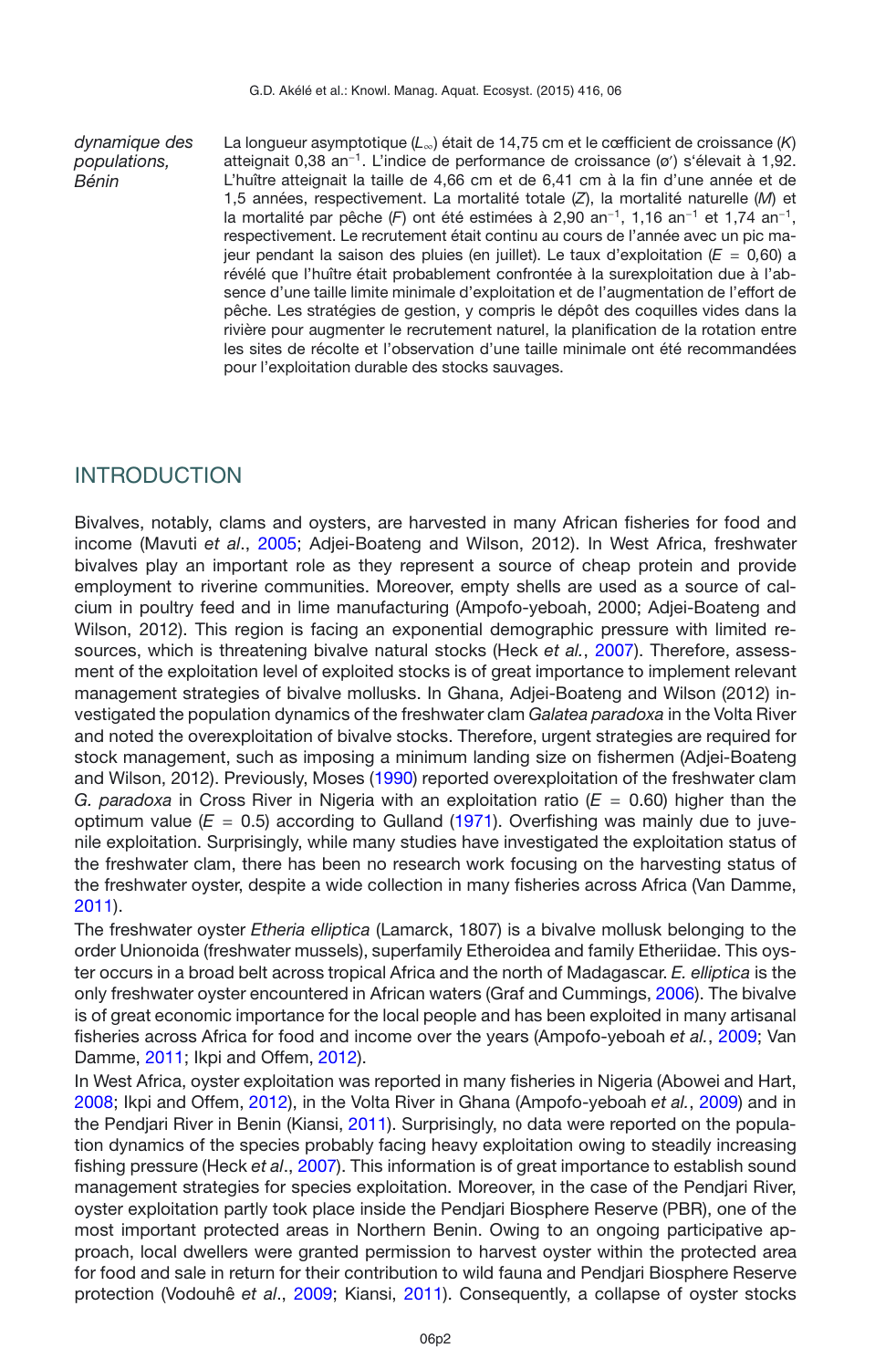<span id="page-2-0"></span>G.D. Akélé et al.: Knowl. Manag. Aquat. Ecosyst. (2015) 416, 06



### *Figure 1*



could likely impact the livelihood of local people and their involvement in PBR conservation activities (Vodouhê *et al*., [2009](#page-14-1)). Therefore, the investigation of oyster population dynamics was required to ascertain the current status of the bivalve and set sustainable management strategies for both population livelihood and wild fauna conservation.

Among the methods used for population parameter assessment such as the asymptotic length (*L*∞) and growth coefficient (*K*), mortality (natural and fishing) rate and exploitation level (*E*), FiSAT (FAO-ICLARM Stock Assessment Tools) has been most frequently used for estimating population parameters of finfish and shellfish (Mancera and Mendo, [1996;](#page-13-7) Amin *et al.*, [2008](#page-12-2); Adjei-Boateng and Wilson, 2012) mainly because it requires only length-frequency data. This survey aimed at estimating the population parameters of the *E. elliptica* population under exploitation in the Pendjari River to assess the species status and recommend rational management strategies.

## MATERIALS AND METHODS

## *> STUDY AREA, ABIOTIC VARIABLES AND OYSTER SAMPLING*

*E. elliptica* specimens were randomly collected monthly from January to December 2009 in Porga (11°02′N and 0°57′E), an important harvesting site in the Pendjari River. Porga is located at the border of the Pendjari Biosphere Reserve (North-west Benin) (Figure [1\)](#page-2-0).

Environmental variables of the water such as water temperature, dissolved oxygen (mg·L−1), hydrogen ion concentration (pH), Total Dissolved Solids (TDS) (mg·L<sup>-1</sup>), conductivity (uS·cm<sup>-1</sup>) and transparency (cm) were monitored monthly for 1 year (January 2009 to December 2009) at Porga station. Water temperature ( $\degree$  C), pH, TDS (mg·L<sup>-1</sup>) and conductivity (μS·cm<sup>-1</sup>) were recorded with pH/EC/TDS/Temperature meters (HANNA Combo HI-98129). Dissolved oxygen (mg·L−1) was measured with an oxygen measuring instrument (DO-100 Voltcraft). Water transparency was estimated with a Secchi disc to the nearest cm.

The sampling station was close to the encampment of fishermen involved in oyster sampling. The oyster specimens are attached to hard substrates (stone, dead wood) on the river bottom. An iron rod was used to remove specimens from the substrates, after diving. Sampled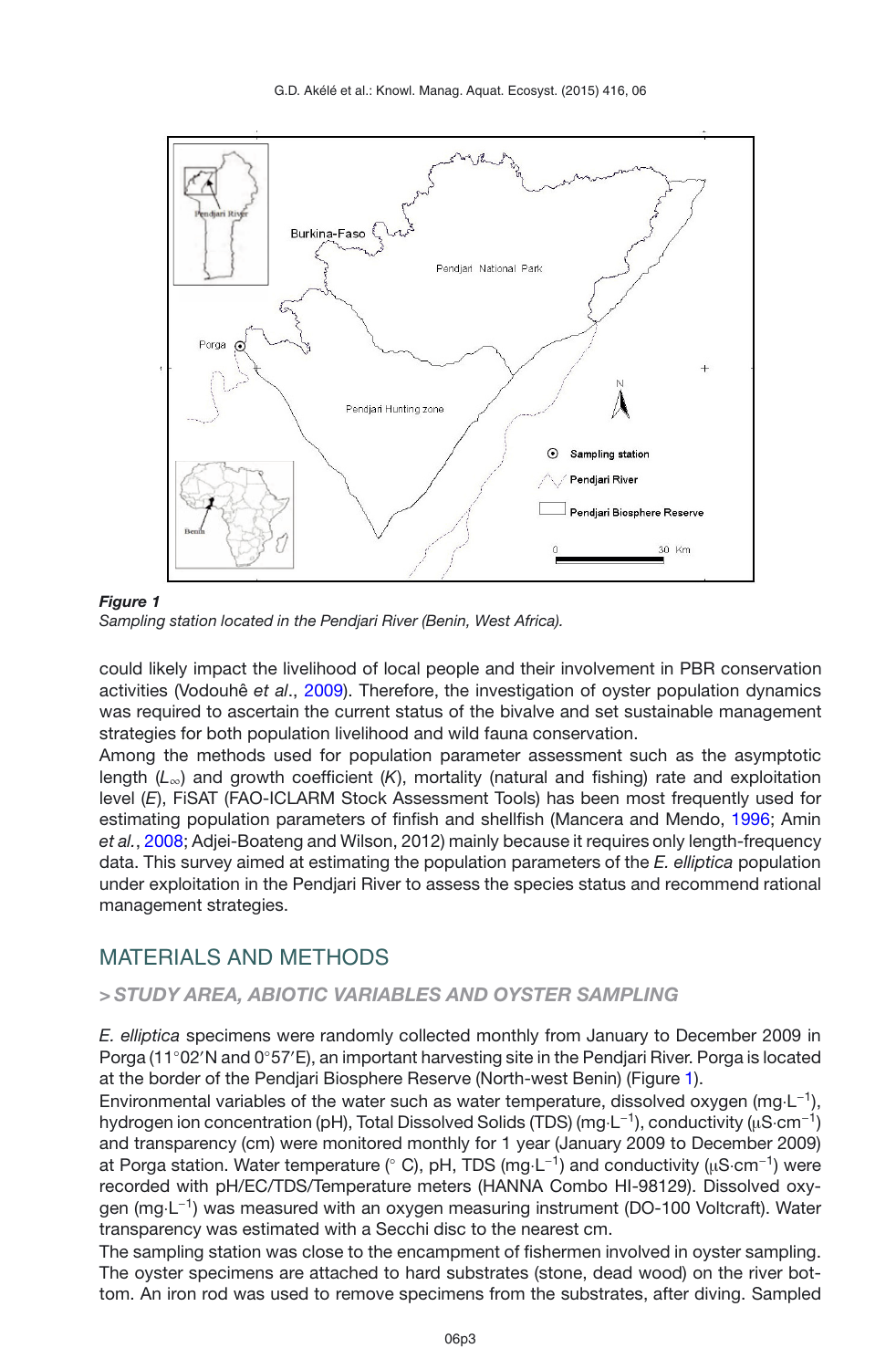oysters covered the whole size range available in wild populations. About 95 specimens were collected each month. Overall, 1137 individuals were measured and weighed. The size varied from 1.7 cm to 13.8 cm. Total shell length (maximum dorsal-ventral dimension or height) was measured to the nearest 0.1 mm from the tip of the umbonal end of the upper valve to the ventral margin using a Vernier caliper. Total wet weight (shell + flesh) was taken by an electronic balance of 0.01 g accuracy.

### *> GROWTH PARAMETER ESTIMATION*

Monthly data were grouped into length classes at 1-cm intervals and length-frequency data were analyzed using the FiSAT software (Gayanilo *et al.*, [1996](#page-12-3)).

The asymptotic length (*L*∞) and growth coefficient (*K*) of the von Bertalanffy Growth Formula (VBGF) were estimated by means of ELEFAN-1 (Pauly and David, [1981](#page-13-8)). The estimated values of *L*<sup>∞</sup> and *K* were used to calculate the growth performance index (ø ) (Pauly and Munro, [1984\)](#page-13-9) using the equation:

$$
\emptyset' = 2 \log 10L_{\infty} + \log 10K.
$$

The inverse von Bertalanffy growth equation (Sparre and Venema, [1992](#page-14-2)) was used to determine *E. elliptica* sizes at various ages. The VBGF was then fitted to estimates of length-at-age curves using non-linear squares estimation procedures (Pauly *et al.*, [1992\)](#page-13-10). The VBGF is defined by the equation:

$$
L_t = L_{\infty} \left[ 1 - e^{-k(t-t_0)} \right]
$$

where  $L_t$  = mean length at age *t*;  $L_\infty$  = asymptotic length;  $K$  = growth coefficient;  $t$  = age of the  $E$ . elliptica in years and  $t_0$  = the hypothetical age at which the length is zero. The maximum age (or longevity) was estimated using  $T_{\text{max}} = 3/K$  (Pauly, [1980\)](#page-13-11).

The relationships between the lengths and weights of organisms were used to assess the well-being of individuals within *a* population. To establish the length-weight relationship, the common power regression  $W = aL^b$  was applied (Ricker, [1975](#page-13-12); Quinn and Deriso, [1999](#page-13-13)), where *W* is the weight (*g*), *L* is the total length (or height) in cm, '*a*' is the intercept (condition factor) and '*b*' is the slope (relative growth rate). The parameters *a* and *b* were estimated by least squares linear regression on log-log transformed data:  $log_{10} W = log_{10} a + b log 10L$ . The coefficient of determination (*r*2) was used as an indicator of the quality of the linear regression (Scherrer, [1984\)](#page-14-3). Additionally, the 95% confidence limits of parameter *b* and the statistical significance level for *r*<sup>2</sup> were estimated.

The total mortality (*Z*) was computed by a linearized length-converted catch curve (Pauly, [1984\)](#page-13-14) based on the following formula:

In  $(N_t/\Delta t) = a + bt$ , where N is the number of individuals of relative age (*t*) and  $\Delta t$  is the time needed for the oyster to grow through a length class. The absolute value of the curve's slope (*b*) gives *Z*.

Natural mortality (*M*) was estimated using the empirical relationship of Pauly [\(1980\)](#page-13-11):

$$
\log_{10} M = -0.0066 - 0279 \log_{10} L_{\infty} + 0.6543 \log_{10} K + 0.4634 \log_{10} T
$$

where *M* is the natural mortality, *L*<sup>∞</sup> the asymptotic length, *K* the growth coefficient of the VBGF and *T* the mean annual habitat water temperature (◦C).

The above computed values of *Z* and *M* were used to estimate the fishing mortality (*F*) with the relationship:  $F = Z - M$ ; where Z is the total mortality and M, natural mortality. The exploitation level (*E*) was obtained from  $E = F/Z = F/(F + M)$ . According to Gulland [\(1971](#page-13-3)), an approximation of the exploitation state of a stock can be made based on the premise that optimal yield is attained when  $F = M$  (*i.e. Eopt* = 0.5).

The exploitation sizes (*L*25, *L*<sup>50</sup> and *L*75) at 25%, 50% and 75% of exploited stocks were estimated using the running average routine of FISAT (Pauly, [1984](#page-13-14)). It was assumed that  $L_{50}$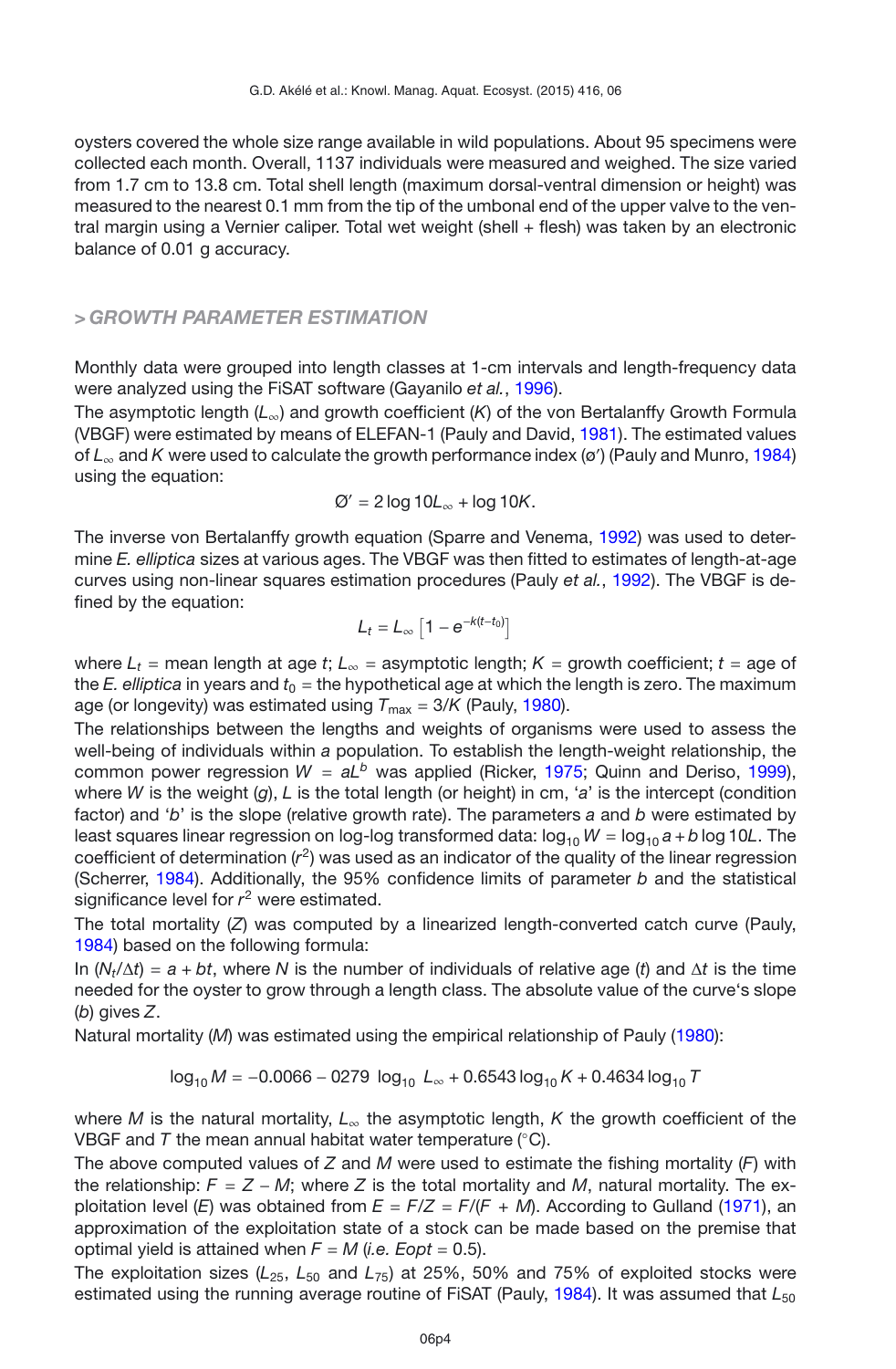<span id="page-4-0"></span>

*Monthly variation of water temperature and water transparency (cm) over the year 2009 in the Pendjari River (Benin).*

was the length at first capture (*Lc*) (Pauly, [1984](#page-13-14)). The optimum size (*Lopt*) was determined using the formula (Fröese, [2004\)](#page-12-4):

$$
L_{opt} = L_{\infty} \frac{3}{3 + M/K}.
$$

The recruitment pattern was obtained by projecting the length-frequency data backwards on the time axis using growth parameters (Moreau and Cuende, [1991](#page-13-15)). The normal distribution of the recruitment pattern was determined by NORMSEP (Pauly and Caddy, [1985](#page-13-16)) in FiSAT. Relative yield per recruit (*Y* /*R*) and biomass per recruit (*B* /*R*) were estimated based on the model of Beverton and Holt [\(1957](#page-12-5)) using the knife-edge selection. The model of Beverton and Holt [\(1957\)](#page-12-5) allows stock prediction and evaluation of management options. The approach is based on yield-per-recruit consideration. The model estimates the yield that would be obtained from a given number of recruits and a given fishing regime. *Y*, *B* and *R* represent, respectively, absolute yield (gram/year), absolute biomass (gram) and recruit. In fisheries, there is a youngest age at which the young specimens reach the fishing grounds. The oysters of this youngest age are called recruits (*R*). Relative yield per recruit (*Y* /*R*) and relative biomass per recruit (*B* /*R*) were expressed in relation to the fishing mortality (*F*).

## **RESULTS**

#### *> ENVIRONMENTAL FACTORS*

The mean water temperature reported at the sampling site from January-December 2009 was 28.7  $\pm$  2.5 °C (mean  $\pm$  SD). The water temperature ranged from 23.8 °C (December) to 31 °C in May (Figure [2\)](#page-4-0). The lowest value of conductivity (32.8 μS·cm<sup>-1</sup>) was recorded in July and the highest (65.0 µS·cm<sup>-1</sup>) in April (mean  $\pm$  SD, 47.1  $\pm$  11.7 µS·cm<sup>-1</sup>) (Figure [3\)](#page-5-0). The Total Dissolved Solids (TDS) showed the same trend, with the lowest value of 16.2 mg⋅L<sup>-1</sup> in July and the highest value (32.3 mg⋅L<sup>-1</sup>) in April. Dissolved oxygen varied from 0.6 mg⋅L<sup>-1</sup> (May) (Figure [3\)](#page-5-0) to 8.6 mg·L<sup>-1</sup> (mean  $\pm$  SD, 23.4  $\pm$  5.8 mg·L<sup>-1</sup>) (Figure 3). Water transparency (Secchi disc visibility) in the sampling station ranged between 10 cm in July and 36 cm in April (Figure [2\)](#page-4-0).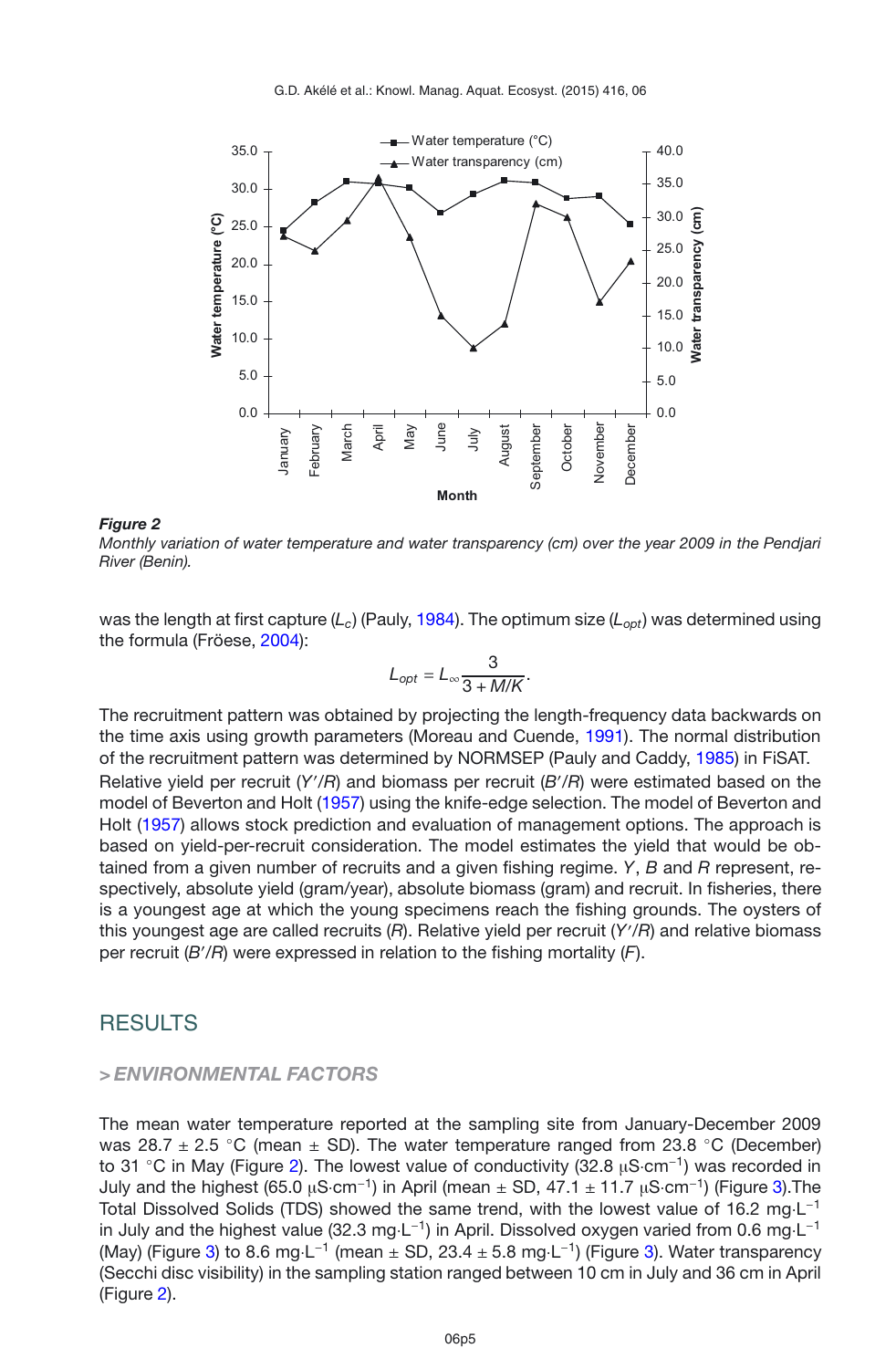<span id="page-5-0"></span>

*Monthly variation of conductivity (*µ*S*·*cm*−<sup>1</sup>*), TDS (mg*·*L*−<sup>1</sup>*) and dissolved oxygen (mg*·*L*−<sup>1</sup>*) over the year 2009 in the Pendjari River.*

#### <span id="page-5-1"></span>*Table I*

*Population parameters of E. elliptica in the Pendjari River (Benin).*

| <b>Population parameters</b>                       | E. elliptica |
|----------------------------------------------------|--------------|
| Asymptotic length $(L_{\infty})$ in cm             | 14.75        |
| Growth coefficient $(K)$ year <sup>-1</sup>        | 0.38         |
| Growth performance index (ø')                      | 1.92         |
| Natural mortality (M) year <sup>-1</sup>           | 1.16         |
| Fishing mortality $(F)$ year <sup>-1</sup>         | 1.74         |
| Total mortality $(Z)$ year <sup>-1</sup>           | 2.90         |
| Exploitation level $(E)$                           | 0.60         |
| Allowable limit of exploitation $(E_{\text{max}})$ | 0.422        |
| Length range (cm)                                  | $1.7 - 13.8$ |
| Weight range (g)                                   | $1.5 - 186$  |
| Sample number (n)                                  | 1137         |

## *> LENGTH-WEIGHT RELATIONSHIP*

The length of specimens used for determining the length-weight relationship ranged from 1.7 cm to 13.8 cm, while weight ranged from 1.5 g to 186 g (Table [I\)](#page-5-1). The length-weight relationship is shown in Figure [4](#page-6-0) and was calculated from the equation  $log W = -0.0376 +$ 2.214  $\log L$ . In exponential form the equation is  $W = 0.917L^{2.214}$  ( $r^2 = 0.723$ ;  $P < 0.01$ ). The computed growth coefficient (*b*) was 2.214 (±0.072) and the condition factor (*a*) was 0.917. The range of the 95% confidence interval for b values was 2.073−2.355.

## *> SIZE FREQUENCY DISTRIBUTION*

Overall, 1137 freshwater oysters were measured to establish size frequency distributions. Sampled individuals ranged from 1.7 to 13.8 cm in size, with the bulk between 3.5 cm and 6.5 cm (Figure [5\)](#page-6-1).

## *> GROWTH PARAMETERS*

The ELEFAN-I program estimated asymptotic length (*L*∞) and growth coefficient (*K*) of the von Bertalanffy Growth Formula (VBGF) for *E. elliptica* were 14.75 cm and 0.38 year−1, respectively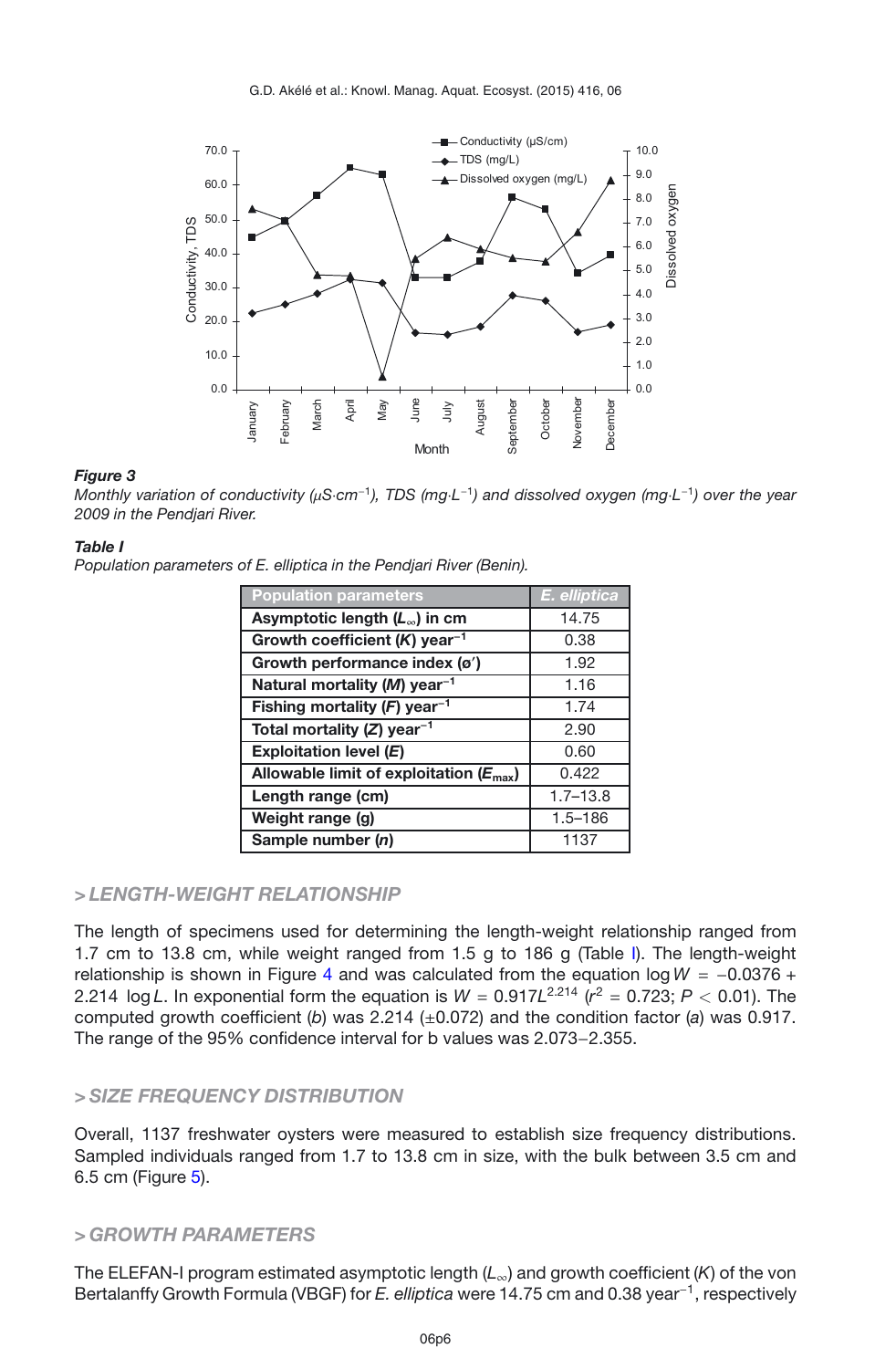<span id="page-6-0"></span>G.D. Akélé et al.: Knowl. Manag. Aquat. Ecosyst. (2015) 416, 06



*Figure 4 Length-weight relationship of the freshwater oyster E. elliptica in the Pendjari River, Benin.*

<span id="page-6-1"></span>

#### *Figure 5*

*Size frequency distribution of the freshwater oyster E. elliptica sampled (N = 1137) in the Pendjari river, Benin.*

(Table [I\)](#page-5-1). The computed growth curve with these parameters is superimposed over the re-structured length distribution in Figure [6.](#page-7-0) The calculated growth performance index (Ø') of *E. elliptica* was 1.92.

### *> AGE AND GROWTH*

It was assumed that the value of the third parameter of the von Bertalanffy growth function  $t_0$ was zero. Therefore, using VBGF growth parameters, the sizes attained by the freshwater oyster *E. elliptica* were 2.55 cm, 4.66 cm, 7.85 cm, 10.03 cm, 11.52 cm and 12.54 cm at the end of 0.5, 1, 2, 3, 4 and 5 years of age, respectively. The absolute increase is displayed in Figure [7.](#page-7-1) The growth rate of *E. elliptica* was estimated to be 2.09 cm from 1 to 6 months of age. The estimated growth increment was 3.19 cm and 2.18 cm from the 1st to 2nd year and 2nd to 3rd year, respectively. The maximum age or longevity of *E. elliptica* was estimated to be almost 8 years.

## *> MORTALITY AND EXPLOITATION LEVEL*

The total mortality coefficient (*Z*) was estimated to be 2.90 year−<sup>1</sup> using the length-converted catch curve (Figure [8\)](#page-7-2). Natural mortality (*M*) and fishing mortality (*F*) were computed as 1.16 year−<sup>1</sup> and 1.74 year−1, respectively (Table [I\)](#page-5-1). The computed mortality coefficients were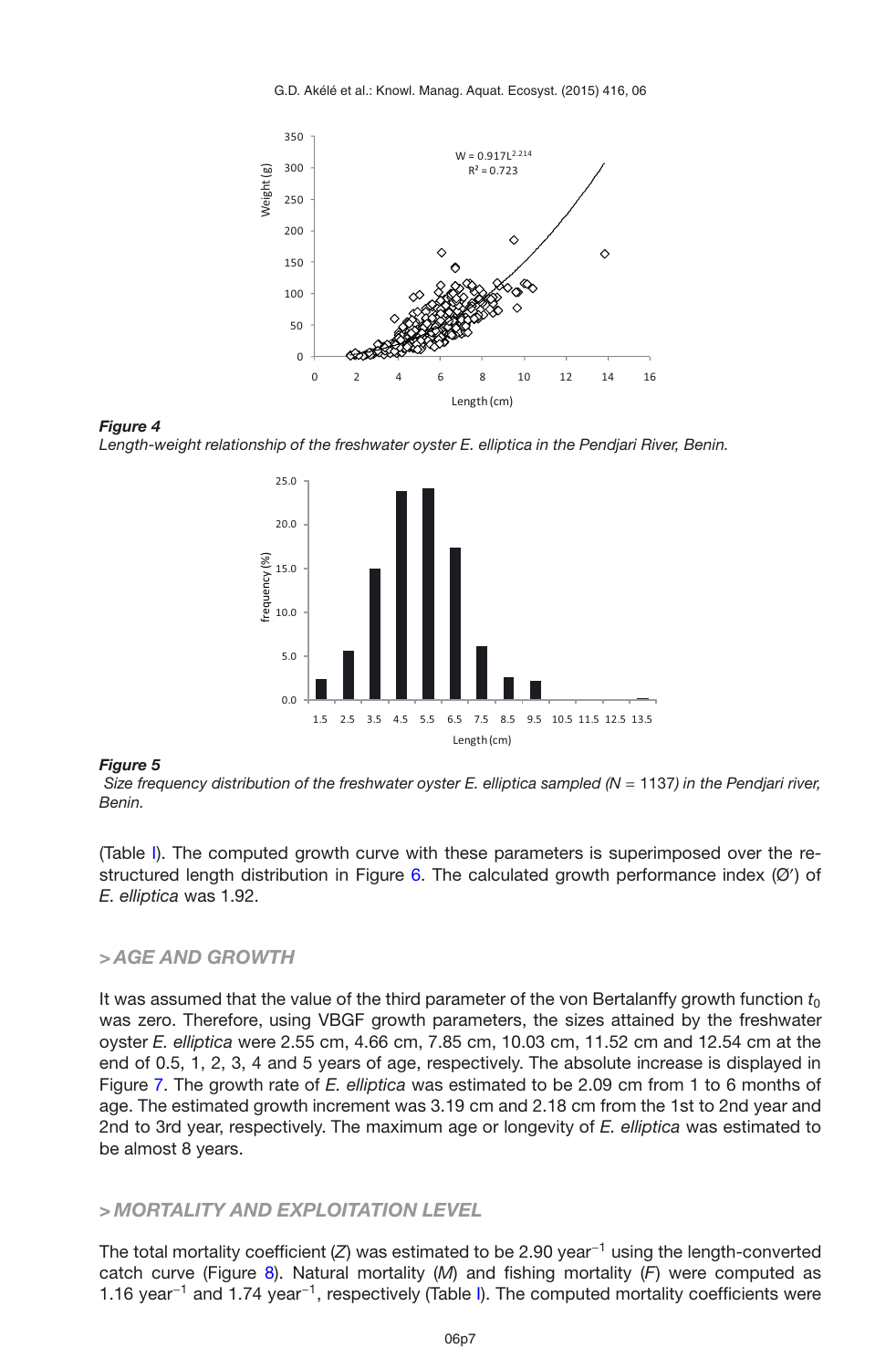<span id="page-7-0"></span>

*Restructured length-frequency distributions of Etheria elliptica from the Porga site of the Pendjari River, with growth curves superimposed. Estimated von Bertalanffy growth curves for the freshwater oyster E. elliptica (L*<sup>∞</sup> = 14.75 *cm and K* = 0.38 *year*−<sup>1</sup>*). Solid and open histograms* = *positive and negative deviation from the 'weighted' moving average of three length classes representing pseudo-cohorts.*

<span id="page-7-1"></span>

*Figure 7 Plot of age and growth of the freshwater oyster E. elliptica based on VBGF computed growth parameters.*

<span id="page-7-2"></span>

*Figure 8*

Length-converted catch curve of the freshwater oyster E. elliptica. (Solid dots = points used in calculat*ing using least squares linear regression. Open dots* = *point either not fully recruited or nearing L*∞*).*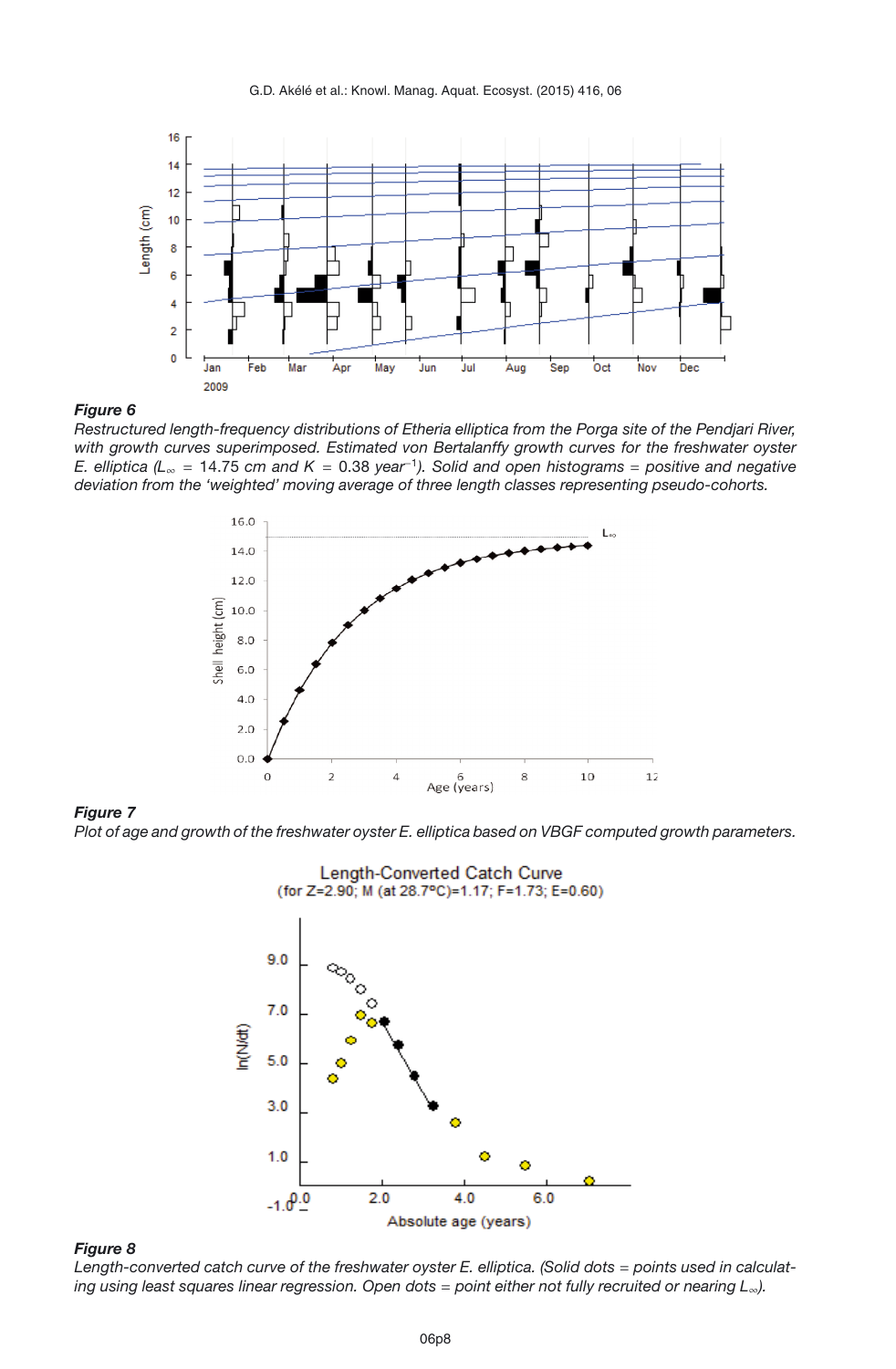<span id="page-8-0"></span>

*Probability of capture of the freshwater oyster E. elliptica in the Pendjari River (Benin). Cross-hatched histograms = length classes used in calculating probability of capture. Open histograms = length classes not fully involved in probability estimation.*

used to estimate an exploitation level (*E*) of 0.60 for the *E. elliptica* fishery in the Pendjari River. However, the estimates of the mortality rates are based on a restricted mid-range sample, not including a representative proportion of smaller oysters and larger individuals, underlying a bias.

## *> EXPLOITATION SIZE*

The lengths (*L*25, *L*50 and *L*75) at 25%, 50% and 75% of oysters' exploitation were estimated to be 1.11 cm, 2.37 cm and 4.25 cm, respectively (Figure [9\)](#page-8-0). Thus, *L*50 or the length at first capture (*Lc*) was 2.37 cm, corresponding to oysters of about 0.5 years. The optimum length was computed to be 7.3 cm.

### *> RECRUITMENT PATTERN*

The recruitment pattern of *E. elliptica* was continuous throughout the year, with one major peak in July (17.15% with 95% CL: 16.3−18.01%). The highest and lowest percent recruit-ment were recorded in February and July, respectively (Figure [10\)](#page-9-0).

## *> RELATIVE YEAR PER RECRUIT AND BIOMASS PER RECRUIT*

Relative *Y'*/R and *B'*/R analysis for *E. elliptica* was carried out using two types of selection curves (Figure [11\)](#page-9-1). The estimated maximum allowable limit of exploitation (*E*max) for the *Y* /*R* and *B* /*R* was 0.422, and the corresponding fishing mortality was 0.91 year−1.

## **DISCUSSION**

The outcomes of this research provided the first data on the population dynamics of the freshwater oyster *E. elliptica* fisheries not only in the Pendjari River (Benin-West Africa) but also over its distribution range (Africa and Madagascar).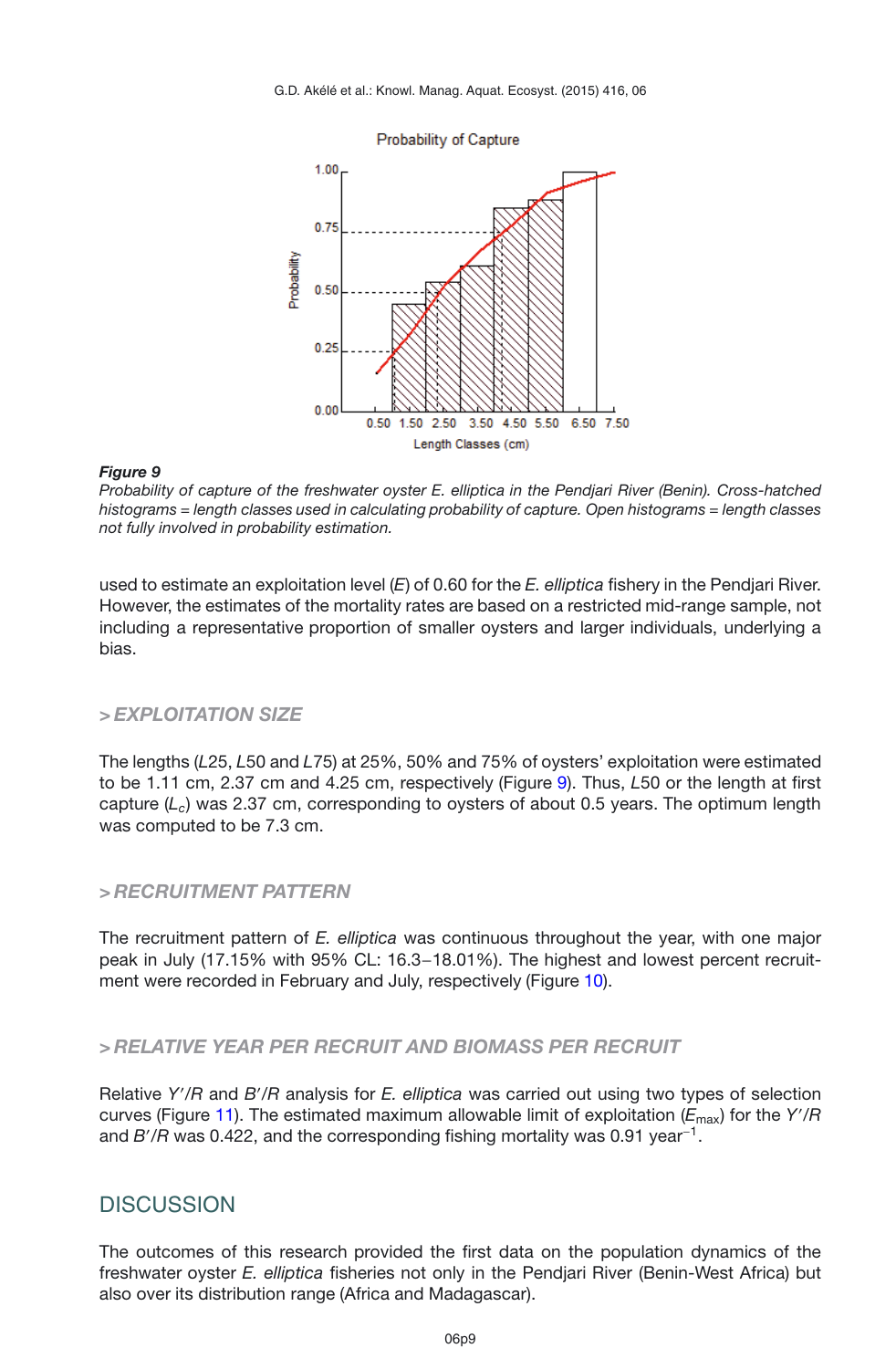<span id="page-9-0"></span>

*Recruitment pattern of the freshwater oyster E. elliptica at the Porga site in the Pendjari River (Benin). The recruitment pattern was obtained by backward projection of the restructured length-frequency data onto a one-year timescale.*

<span id="page-9-1"></span>

#### *Figure 11*

*Relative yield per recruit (Y* /*R) and biomass per recruit (B* /*R) of the freshwater oyster E. elliptica in the Pendjari River (Benin), using knife-edge selection. (The bell curve* = *relative per recruit curve and decreasing curve* = *biomass per recruit). Estimated values of the exploitation ratio (E) (on the x-axis) are useful for evaluation of management options. Red dashed lines* = *E0.5: value of E below which the stock has been reduced to 50% of its unexploited biomass. Green dashed lines* = *E0.1: exploitation rate at which the marginal increase in relative yield-per-recruit is 1/10th of its value at E* = 0*. Yellow dashed lines* = *E*max *: Exploitation rate which produces maximum yield. Y/R (g*·*year*−<sup>1</sup>*) and B/R (g).*

The estimated asymptotic length (*L*∞) was 14.75 cm and the growth coefficient (*K*) was 0.38 year−<sup>1</sup> for *E. elliptica* (Table [I\)](#page-5-1). Previous studies on growth factors of the freshwater oyster *E. elliptica* were not available in the literature. As *E. elliptica* (Mollusca: Bivalvia: Etheriidae) belongs to the order Unionoida (freshwater mussels) (Graf and Cummings, [2006\)](#page-13-4), outcomes on oyster growth parameters were compared with data of other freshwater mussels belonging to the order Unionoida. Moreover, our results for *E. elliptica* were compared with those published for the freshwater clam *Galatea paradoxa* (order Veneroidea) in West African waters (King *et al*., [1992;](#page-13-17) Adjei-Boateng and Wilson, 2012). Furthermore, since *E. elliptica* is an oyster species, its growth parameters were also compared with those of marine oysters in the genus *Crassostre*a occurring mostly in tropical areas (Table [II\)](#page-10-0). The comparison exhibited differences among the freshwater mussels (Unionoida and Veneroida) from different areas of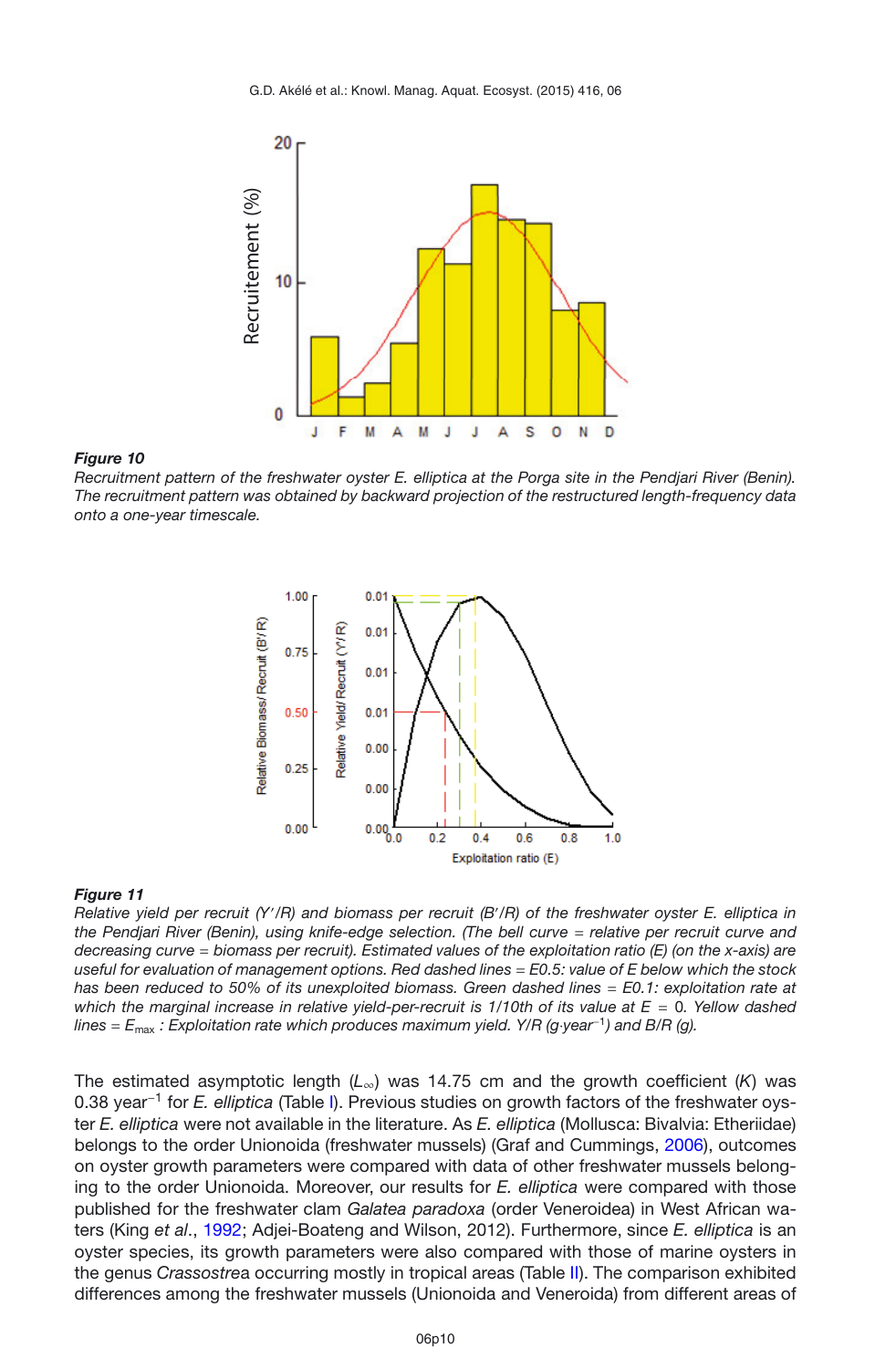#### <span id="page-10-0"></span>*Table II*

| <b>Location</b>   | <b>Species</b>                         | $L_{\infty}$<br>$\mathsf{[cm]}$ | $K$ year <sup>-1</sup> | $\mathcal{O}'$ | (°C) | z<br><b>vear</b> | M<br>$\mathsf{year}^-$ | Ε<br>year $^{\text{-1}}$ | Ξ<br>$year^{-1}$ | <b>Source</b>                         |
|-------------------|----------------------------------------|---------------------------------|------------------------|----------------|------|------------------|------------------------|--------------------------|------------------|---------------------------------------|
| Order             | Unionoida                              |                                 |                        |                |      |                  |                        |                          |                  |                                       |
| <b>Benin</b>      | E. elliptica                           | 14.75                           | 0.38                   | 1.92 28.7      |      | 2.90             | 1.16                   | 1.74                     | 0.60             | Present study                         |
| <b>Zimbabwe</b>   | M. dubia                               | 9.4                             | 0.49                   | 1.636          | 26   |                  |                        |                          |                  | Kenmuir (1980)                        |
| <b>Zimbabwe</b>   | A. wahlbergi                           | 9.4                             | 0.41                   | 1.559          | 26   |                  |                        |                          |                  | Kenmuir (1980)                        |
| <b>Nigeria</b>    | A. sinuata                             | 9.86                            | 0.45                   | 3.64           |      |                  |                        |                          |                  | Blay and<br><b>Yolole (1987)</b>      |
| <b>Chad</b>       | M. rostrata                            | 5.93                            | 0.18                   | 2.80           | 27   |                  |                        |                          |                  | Lévêque (1971)                        |
| Kenya             | P. margaritifera 12.72                 |                                 | 0.38                   | 3.78 29.2      |      |                  |                        |                          |                  | Mavuti<br>et al. (2005)               |
| Order             | Veneroida                              |                                 |                        |                |      |                  |                        |                          |                  |                                       |
| <b>Nigeria</b>    | G. paradoxa                            | 9.3                             | 0.36                   | 3.493          |      | 0.82             | 0.32                   | 0.5                      | 0.61             | Moses (1990)                          |
| Nigeria           | G. paradoxa                            | 11.1                            | 0.30                   | 3.568          |      |                  |                        |                          |                  | King et al.<br>(1992)                 |
| Ghana             | G. paradoxa                            | 10.57                           | 0.18                   | 3.192 28.6     |      | 0.82             | 0.44                   | 0.47                     | 0.57             | Adjei-Boateng<br>and Wilson<br>(2012) |
| <b>Mangrove</b>   | Oysters                                |                                 |                        |                |      |                  |                        |                          |                  |                                       |
|                   | <b>Bangladesh</b> C. madrasensis 20.88 |                                 | 0.35                   | 2.18           | 29   | 1.78             | 1.01                   | 0.77                     | 0.43             | Amin<br>et al. (2008)                 |
| India             | C. madrasensis                         | 11.9                            | 0.77                   | 4.04           | 28   |                  |                        |                          |                  | <b>Vakily (1992)</b>                  |
| Colombia          | C. rhizophorae [14.90]                 |                                 | 0.90                   | 4.30           | 30.0 | 5.16             | 2.0                    | 3.16                     | 0.6              | Mancera and<br>Mendo (1996)           |
| <b>Jamaica</b>    | C. rhizophorae                         | 8.69                            | 2.79                   | 4.32           | 27.1 |                  |                        |                          |                  | Vakily (1992)                         |
| Gambia            | C. tulipa                              | 7.04                            | 1.90                   | 3.97           | 29.1 |                  |                        |                          |                  | <b>Vakily (1992)</b>                  |
| <b>USA</b>        | C. virginica                           | 11.57                           | 0.41                   | 3.74           | 11   |                  |                        |                          |                  | Vakily (1992)                         |
| <b>USA</b>        | C. virginica                           | 12.58                           | 0.50                   | 3.90           | 11   |                  |                        |                          |                  | Vakily (1992)                         |
| <b>Bangladesh</b> | C. virginica                           | 13.65                           | 0.63                   | 2.07           | 28.6 | 1.87             | 1.66                   | 0.21                     | 0.11             | Amin<br>et al. (2006)                 |

*Population parameters of freshwater mussels (Unionoida), the freshwater clam (Galatea paradoxa) and oysters of the genus Crassostrea reported in other countries.*

tropical Africa (Table [II\)](#page-10-0). In the present study, the value reported for *L*<sup>∞</sup> (14.75 cm) was higher than for other freshwater mussels. The lowest value (9.3 cm) was reported for the freshwater clam *G. paradoxa* (Donacidae: Veneroida) in the Cross River system in Nigeria (Moses, [1990\)](#page-13-2). In the genus *Crassostrea*, the highest value (20.88 cm) was reported f or *C. madrasensis* (Amin *et al.*, [2008\)](#page-12-2) and was 1.5 times higher than that for *E. elliptica*. However, apart from the highest asymptotic length of 20.88 cm recorded for *C. madrasensis,* that of *E. elliptic*a at 14.75 cm falls within the range commonly reported for other freshwater bivalves and species of *Crassostrea* (Table [II\)](#page-10-0).

Among freshwater mussels (Unionoida and Veneroida), the highest growth coefficient *K* (0.38 year−1) reported for *E. elliptica* in this study was the same as that found for pearl oyster *Pinctada margaritifera* at 0.38 year−<sup>1</sup> in Kenya (Mavuti *et al.*, [2005\)](#page-13-0), while the lowest *K* value (0.18 year−1) was recorded for *G. paradoxa* from the Volta River in Ghana (Adjei-Boateng and Wilson, 2012) (Table [II\)](#page-10-0). In the genus *Crassostrea*, the highest *K* value (1.90 year−1) was recorded for the mangrove oyster *Crassostrea tulipa* from Gambian waters (Vakily, [1992](#page-14-4)) and was five times higher than the *E. elliptica* values. Overall, Unionoida species including *E. elliptica* displayed lower growth rate (*K*) values (0.14−0.38 year−1) than species of the genus *Crassostrea* (0.35−1.90 year−1). This trend was previously supported by the outcomes of Strayer *et al*. [\(2004](#page-14-5)), who recorded that freshwater mussels are often long-lived and slow-growing. Moreover, our results are in agreement with the reported range of *<sup>K</sup>* (0.02−1.01 year−1) for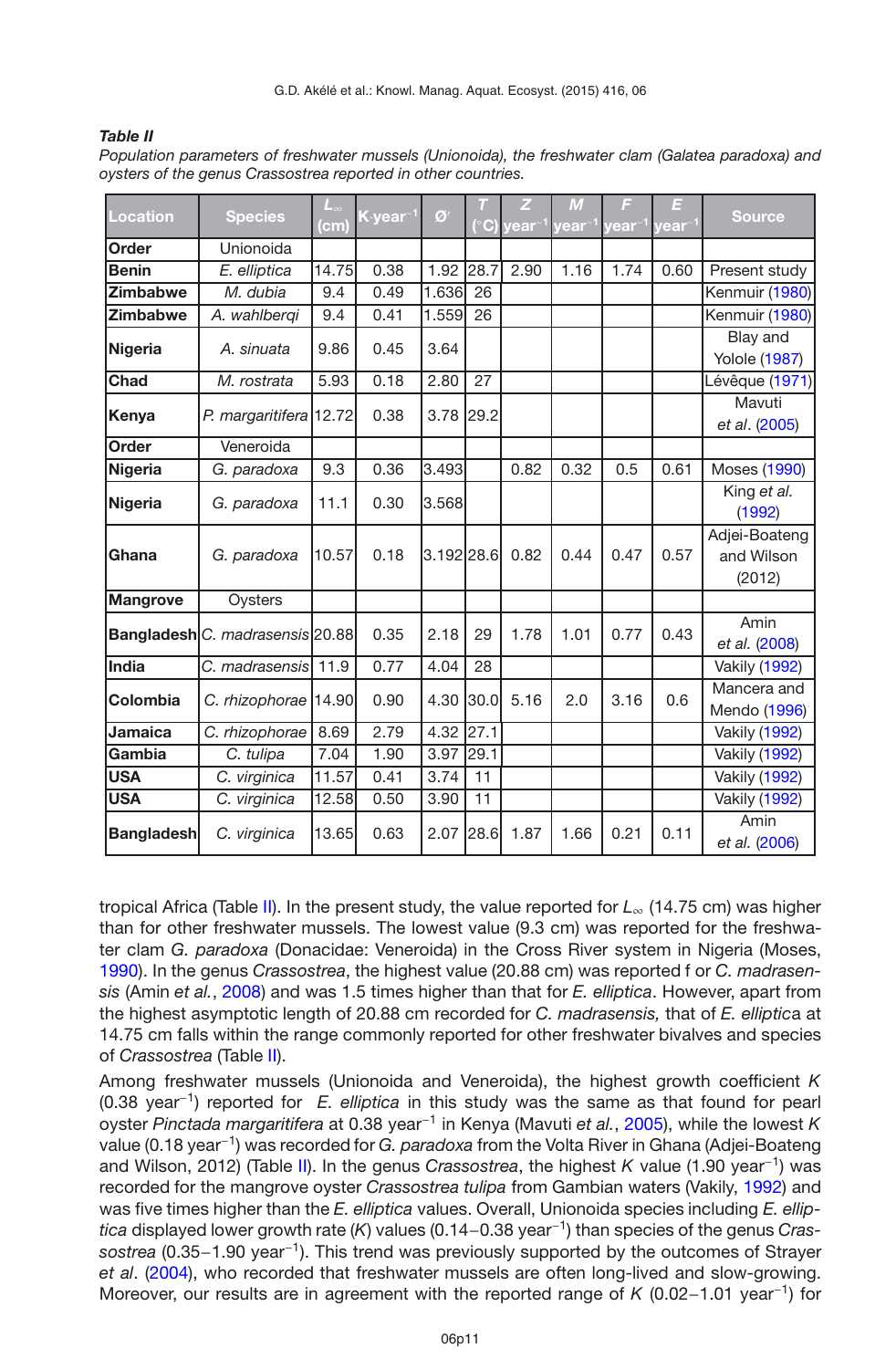freshwater mussels (Unionoida) from North America (Haag and Rypel, 2010). Furthermore, a bias appeared in the sampling owing to under-representation of smaller oysters. In the river, smaller oysters live attached to colonies of larger individuals. Thus, the bias is likely due to the low abundance of juvenile oysters in the sampling site. The low proportion of juvenile oysters could be attributed to human disturbance (fishing activities), as the sampling site is close to a fishing camp. Therefore, estimates of growth parameters should be analyzed with caution.

The growth coefficient *b* generally ranges from 2.5 to 3.5 (Carlander, [1977](#page-12-8)) and the relation is said to be isometric when it is equal to 3, reported for most fish species (Quinn and Deriso, [1999\)](#page-13-13). In our study, the estimated *b* (2.214) is outside the range indicated by Carlander [\(1977\)](#page-12-8) and Ecoutin *et al.* [\(2005](#page-12-9)), and is significantly smaller than the isometric value (3) at the 5% level. This reveals the negative allometric growth of *E. elliptica* in the Pendjari River (Benin). This indicates that the specimens grow faster in length than weight. Environmental factors such as food supply, population density and abiotic factors of the habitat could adversely affect oysters' growth rate (King, [2000\)](#page-13-20). Moreover, we assumed that the targeted population was dominated by sexually immature individuals. According to Pogoda *et al*. [\(2011](#page-13-21)), immature oysters primarily invest in shell growth before the increase in body mass.

Overall, the average growth rate of *E. elliptica* was 2.55 cm from one to six months of age; it reached around 4.66 cm (total height) and 6.41 cm after 1 year and 1.5 years, respectively. This indicates that *E. elliptica's* culture could be possible even if the growth rate is slightly lower than that of many other bivalve species such as *C. madrasensis* and C*. virginica*, which attained 6.17 cm (Amin *et al.*, [2008\)](#page-12-2) and 6.38 cm (Amin *et al.*, [2006](#page-12-7)). In Ghana, despite its growth rate (*K* = 0.18 year−1) being lower than that of *E. elliptica*, the freshwater clam *G. paradoxa* was in culture in the Volta River (Adjei-Boateng and Wilson, 2012). Thus, culture trials in different substrates and environmental conditions could assess and improve the culture potential of *E. elliptica* like the freshwater clam.

The recruitment pattern suggests that continuous recruitment consists of one peak seasonal pulse (Figure [10\)](#page-9-0), *i.e.* one cohort is produced per year, between July and August. According to Ampofo-yeboah *et al.* [\(2009\)](#page-12-0), gonad maturation of *E. elliptica* continues in March-April in the Volta River in Ghana and continues during the rainy season. This observation supported the outcomes of the present study, indicating a reproduction event occurring during March-April in the Pendjari River, a tributary of the Volta River (Figure [6\)](#page-7-0). Moreover, Beasley *et al.* [\(2000](#page-12-10)) depicted the spawning of the subtropical freshwater mussel *Paxyodon syrmatophorus* (Bivalvia: Hyriidae) in the dry season with a major peak occurring in July-August. Therefore, the recruitment period encountered in this study (July) may probably correspond to the major spawning season. The recruitment period also corresponded to an increase in dissolved oxygen in the river (Figure [3\)](#page-5-0). In Bangladesh, Amin *et al.* [\(2008\)](#page-12-2) reported that *C. madrasensis* preferred high dissolved oxygen for spawning. Further studies should ascertain the relationship between environmental variables and reproduction activities. Moreover, as the sampling data did not contain a significant proportion of small oysters, the recruitment model must be analyzed with caution (Figure [6\)](#page-7-0). Further investigations with a sufficient proportion of smaller oysters are required to ascertain the recruitment pattern of *E. elliptica* in the Pendjari River.

The estimated natural mortality (1.16 year<sup>-1</sup>) was lower than the fishing mortality (1.74 year<sup>-1</sup>), indicating an unbalanced state of wild stock. The computed exploitation level (*E*) was 0.6 for *E. elliptica* in the Pendjari River and exceeded the optimum exploitation level (*Eopt* = 0.5) assumed by Gulland [\(1971\)](#page-13-3) when *F* = *M* (Table [I\)](#page-5-1). Moreover, yield (*Y* /*R*) and biomass per recruit (*B* /*R*) were analyzed for *E. elliptica* using two types of selection curves. The outcomes displayed a maximum allowable limit of the exploitation rate  $(E_{\text{max}} = 0.422)$  which is evidently lower than the observed exploitation level of 0.60 (Table [I\)](#page-5-1). Thus, the oyster *E. elliptica* is facing overexploitation in the Pendjari River. Consequently, it is of great importance to reduce the fishing effort to the corresponding fishing mortality.

The estimated values of the asymptotic length ( $L_{\infty}$ ), the length at first capture ( $L_c$  or *L*50) and the optimum length (*Lopt*) were used to assess the status of exploited stocks in order to make an accurate diagnosis of the commercial fishery species. According to Pauly and Moreau [\(1997](#page-13-22)), when the values of the ratio ( $L_c/L_\infty$ ) are less than 0.5, this indicates that the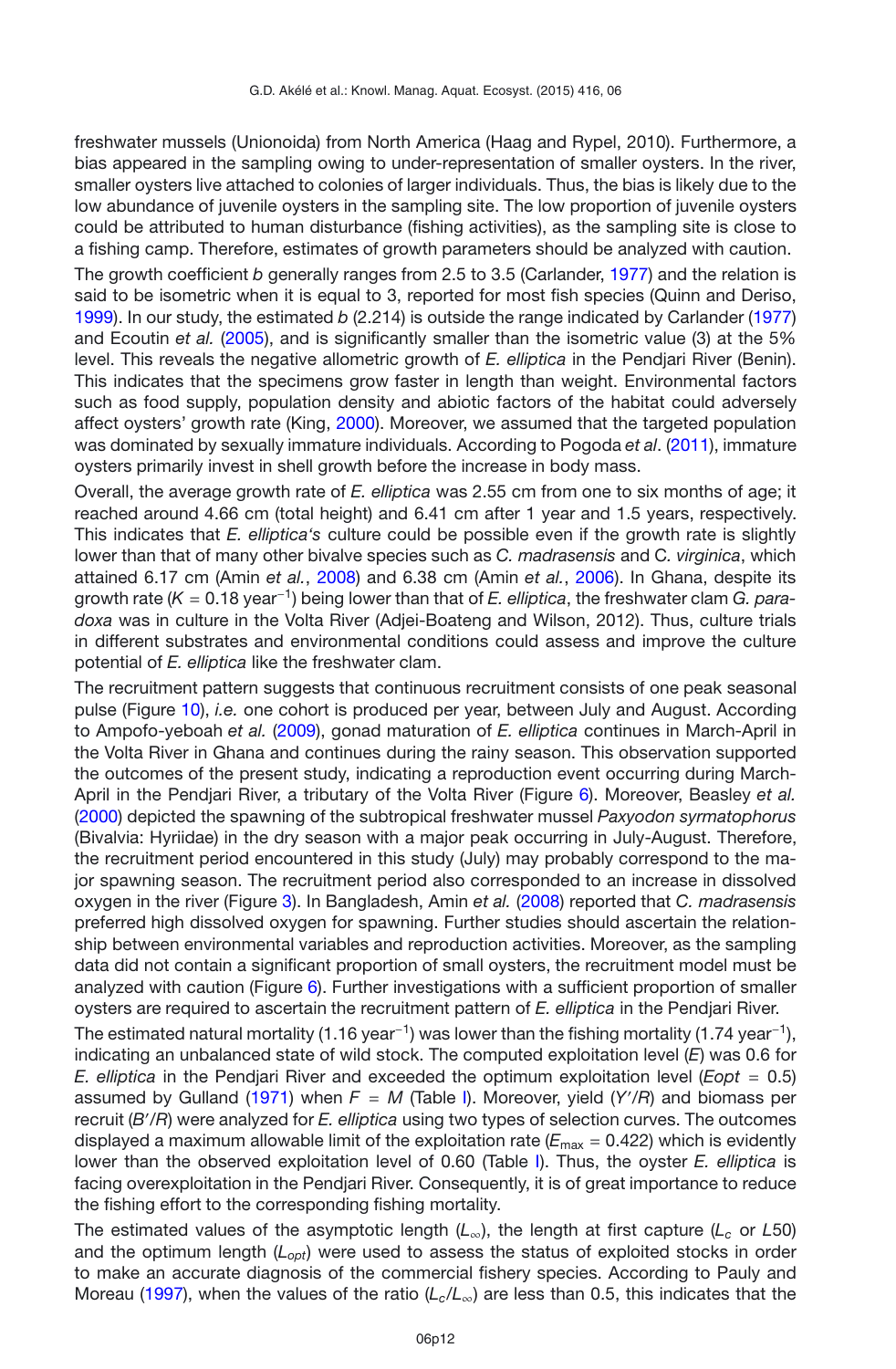juveniles of the targeted species are the most caught. This also suggests that the size at first capture ( $L_c$  or L50) is less than the optimal size ( $L_{\text{out}}$ ). In this study,  $L_c$  and  $L_{\infty}$  reached 2.51 cm and 14.75 cm, respectively. Therefore, the ratio  $(L_c/L_{\infty})$  is 0.16, less than 0.5. Thus, catches of *E. elliptica* in the Pendjari River were dominated by very small specimens of oyster. This reveals a growth overfishing of the stock. Growth overfishing occurs when specimens are caught too young (Fröese, [2004\)](#page-12-4). Similarly, the length at capture is clearly lower than the optimum length. Consequently, management measures should aim at defining a minimum size, including the size of first maturity. Currently, it is noted that the majority of the sampled individuals in the population (about 80%) (Figure [5\)](#page-6-1) have a size lower than the optimal length  $(L_{\text{opt}} = 7.3 \text{ cm})$ . Therefore, respect of the optimal size would increase the yield.

Moreover, in the Pendjari River, bivalve harvesting was indiscriminate, also targeting small oysters fixed to large individuals' shells. Thus, in accordance with Mancera and Mendo [\(1996](#page-13-7)), after removing the meat from large oysters, collectors should be trained to return empty shells with fixed small individuals to the river. This method would contribute not only to increasing the oyster production but also to increasing the amount of substratum surface available for larval settlement. Furthermore, oyster culture should be promoted to increase oyster production and decrease human pressure on wild stocks.

## ACKNOWLEDGEMENTS

We wish to thank the BIOTA West Africa program for funding this research work. We also thank the Pendjari oyster collectors for their participation in the research work. Many thanks to our field guide, Dominique Sambieni, for production data collection. We are grateful to the two anonymous reviewers of the manuscript for their valuable comments.

## **REFERENCES**

- <span id="page-12-1"></span>Abowei J.F.N. and Hart A., 2008. Artisanal fisheries characteristics of the fresh water reaches of lower Nun River, Niger Delta, *Nigeria. J. Appl. Sci. Environ. Manage.*, *12*, 5 – 11.
- Adjei-Boateng D. and Wilson Gow J., 2013. Age Determination and growth rate of the freshwater clam *Galatea Paradoxa* (Born 1778) from the Volta River Estuary, Ghana. *J. Aquat. Sci.*, *1*, 31–38.
- <span id="page-12-7"></span>Amin S.M.N., Zafar M. and Halim A., 2006. Population dynamics of the oyster *Crassostrea virginica* from the offshore island of St. Martin in the coast of Bangladesh. *J. Sustain. Sci. Manage., 1*, 65–78.
- <span id="page-12-2"></span>Amin S.M.N., Zafar M. and Halim A., 2008. Age, growth, mortality and population structure of the oyster, *Crassostrea madrasensis*, in the Moheskhali Channel (southeastern coast of Bangladesh). *J. Appl. Ichthyol., 24*, 18–25.
- <span id="page-12-0"></span>Ampofo-Yeboah A., Owusu-Frimpong M. and Yankson K., 2009. Gonad development in the freshwater oyster *Etheria elliptica* (Bivalvia: Etheriidae) in northern Ghana. *Afr. J. Aquat. Sci., 34,* 195–200.
- <span id="page-12-10"></span>Beasley C.R., Túry E., Vale W.G. and Tagliaro C.H., 2000. Reproductive cycle, management and conservation of *Paxyodon syrmatophorus* (Bivalvia: Hyriidae) from the Tocantins river, Brazil. *J. Molluscan Stud., 66*, 393–402.
- <span id="page-12-5"></span>Beverton R.J.H. and Holt S.J., 1957. On the dynamics of exploited fish populations. Ministry of Agriculture, Fisheries and Food, Fisheries Investigations, London, Series 2, 19, 533 p.
- <span id="page-12-6"></span>Blay J. and Yoloye V., 1987. Observations on the growth of some populations of the freshwater bivalve *Aspatharia sinuata* (Unionacea, Mutelidae) in Nigeria. *Korean J. Zool., 30*, 140–153.
- <span id="page-12-8"></span>Carlander K., 1977. Handbook of freshwater fishery biology, Vol. 1. The Iowa State University Press, Ames, IA, p. 431.
- <span id="page-12-9"></span>Ecoutin J.M., Albaret J.J. and Trape S., 2005. Length-weight relationships for fish populations of a relatively undisturbed tropical estuary: the Gambia. *Fish. Res., 72*, 347–351.
- <span id="page-12-4"></span>Fröese R., 2004. Keep it simple: three indicators to deal with overfishing. *Fish and Fisheries, 5*, 86–91.
- <span id="page-12-3"></span>Gayanilo F.C., Sparre P. and Pauly D., 1996. The FAO-ICLARM stock assessment tools (FiSAT) users guide, FAO computerized information series, fisheries. FAO, Rome, 126 spp.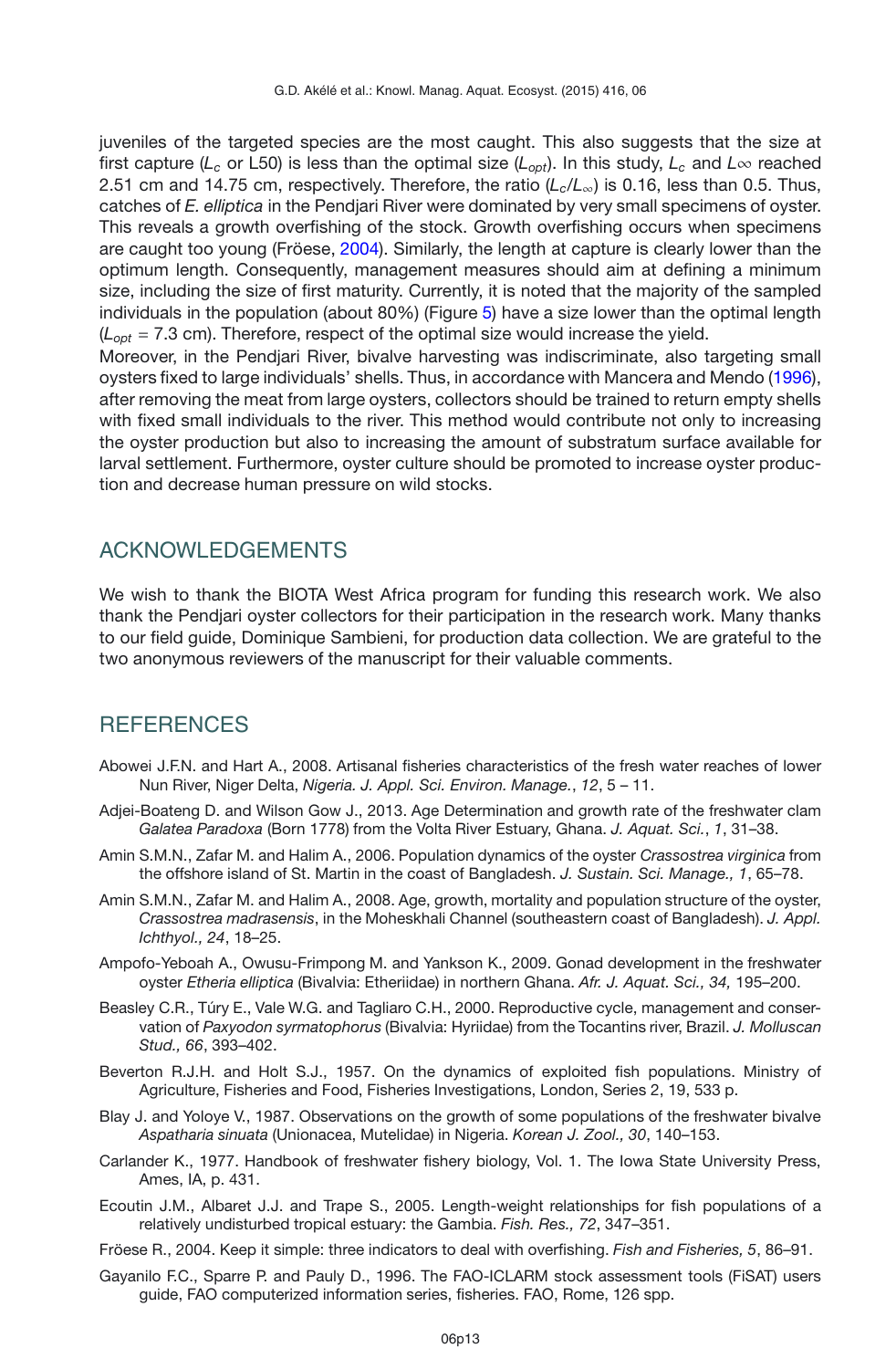- <span id="page-13-4"></span>Graf D.L. and Cummings K.S., 2006. Palaeoheterodont diversity (Mollusca:Trigonoida + Unionoida): what we know and what we wish we knew about freshwater mussel evolution. *Zool. J. Linn. Soc.*, *148*, 343–394.
- <span id="page-13-3"></span>Gulland J. A., 1971. Fish resources of the ocean. Fishing New Books, London, p. 255.
- Haag W.R. and Rypel A.L., 2011. Growth and longevity in freshwater mussels: evolutionary and conservation implications. *Biol. Rev., 86*, 225–247.
- <span id="page-13-1"></span>Heck S., Bene'C. and Reyes-Gaskin R., 2007. Investing in African fisheries: building links to the millennium developmental goals. *Fish and Fisheries, 8,* 211–226.
- <span id="page-13-5"></span>Ikpi G.U. and Offem B.O., 2012. Fishery and the tourism potential of Agbokum Waterfalls, Nigeria. *J. Water Resourc. Prot.*, *4*, 733–745.
- <span id="page-13-18"></span>Kenmuir D.H.S., 1980. Aspects of the biology and population dynamics of freshwater mussels in Lake Kariba and Lake Mcilwaine. Thesis submitted for the degree of Doctor of Philosophy, in the Department of zoology, University of Natal, Zimbabwe, 368 p.
- <span id="page-13-6"></span>Kiansi Y., 2011. Cogestion de la Réserve de Biosphère de la Pendjari: Approche concertée pour la conservation de la biodiversité et le développement économique local. Thèse de doctorat, Université d'Abomey-Calavi.
- <span id="page-13-20"></span>King R.P., 2000. Population structure, growth performance and mortality rates of the freshwater clam *Galatea paradoxa* (Born, 1778) in Nun River, Nigeria. *Arch. Fish. Mar. Res.*, *48*, 21–30.
- <span id="page-13-17"></span>King R.P., Egwali E.C. and Nkanta N.A., 1992. Population dynamics of the freshwater clam *Galatea paradoxa* (Donacidae) in the cross River, Nigeria. *Fishbyte, 9*, 34–36.
- <span id="page-13-19"></span>Lévêque C., 1971. Equation de Bertalanffy et croissance des mollusques benthiques du lac Tchad. Cah. ORSTOM, *Hydrobiologia, 5*, 263–283.
- <span id="page-13-7"></span>Mancera E. and Mendo J., 1996. Population dynamics of the oyster *Crassostrea rhizophorae* from the Cienaga Grande de Santa Marta, Colombia. *Fish. Res., 26*, 139–148.
- <span id="page-13-0"></span>Mavuti K.M., Kimani E.N. and Mukiama T., 2005. Growth patterns of the pearl oyster *Pinctada margaritifera* L. in Gazi Bay, Kenya. *Afr. J. Mar. Sci.*, *27*, 567–575.
- <span id="page-13-15"></span>Moreau J. and Cuende F.X., 1991. On improving the resolution of the recruitment patterns of fishes. *ICLARM Fishbyte, 9*, 45–46.
- <span id="page-13-2"></span>Moses B.S., 1990. Growth, biomass, mortality, production and potential yield of the West African clam, *Egeria radiata* (Lamarck) (Lamellibranchia, Donacidae) in the Cross River system, Nigeria. *Hydrobiologia 196*, 1–15.
- <span id="page-13-11"></span>Pauly D., 1980. On the interrelationships between natural mortality, growth parameters and mean environmental temperature in 175 fish stocks. *J. Con. Int. Exp. Mer*, *39*, 175–192.
- <span id="page-13-14"></span>Pauly D., 1984. Fish population dynamics in tropical waters: a manual for use with programmable calculators. *ICLARM Stud. Rev*., *8*, 325.
- <span id="page-13-16"></span>Pauly D. and Caddy J.F., 1985. A modification of Bhattacharya's method for the analysis of mixtures of normal distributions. FAO, Rome, *FAO Fish. Cir.*, 781, 16.
- <span id="page-13-8"></span>Pauly D. and David N., 1981. ELEFAN-I BASIC program for the objective extraction of growth parameters from length frequency data. *Meeresforschung, 28*, 205–211.
- <span id="page-13-22"></span>Pauly D. and Moreau J. 1997. Méthodes pour l'évaluation des ressources halieutiques, 281 p.
- <span id="page-13-9"></span>Pauly D. and Munro J.L., 1984. Once more on the comparison of growth in fish and invertebrate. *Fishbyte* 2, 21.
- <span id="page-13-10"></span>Pauly D., Soriano-Bartz M., Moreau, J. and Jarre A., 1992. A new model accounting for seasonal cessation of growth in fishes. *Aus. J. Mar. Fresh. Res*., *43*, 1151–1156.
- <span id="page-13-21"></span>Pogoda B., Buck B.H., and Hagen W., 2011. Growth performance and condition of oysters *Crassostrea gigas* and *Ostrea edulis* farmed in an offshore environment (North Sea, Germany). *Aquaculture 319*, 484–492.
- Quayle D.B. and Newkirk G.F. 1989. Farming molluscs: methods for study and development. Advances in World Aquaculture, 1. Ottawa: World Aquaculture Society, International Development Research Centre.
- <span id="page-13-13"></span>Quinn T.II. and Deriso R.B., 1999. Quantitative fish dynamics. Oxford University Press, New York, 542 p.
- <span id="page-13-12"></span>Ricker W.E., 1975. Computation and interpretation of biological statistics of fish populations. *Bull. Fish. Res. Board, Canada*, *191*, 382.